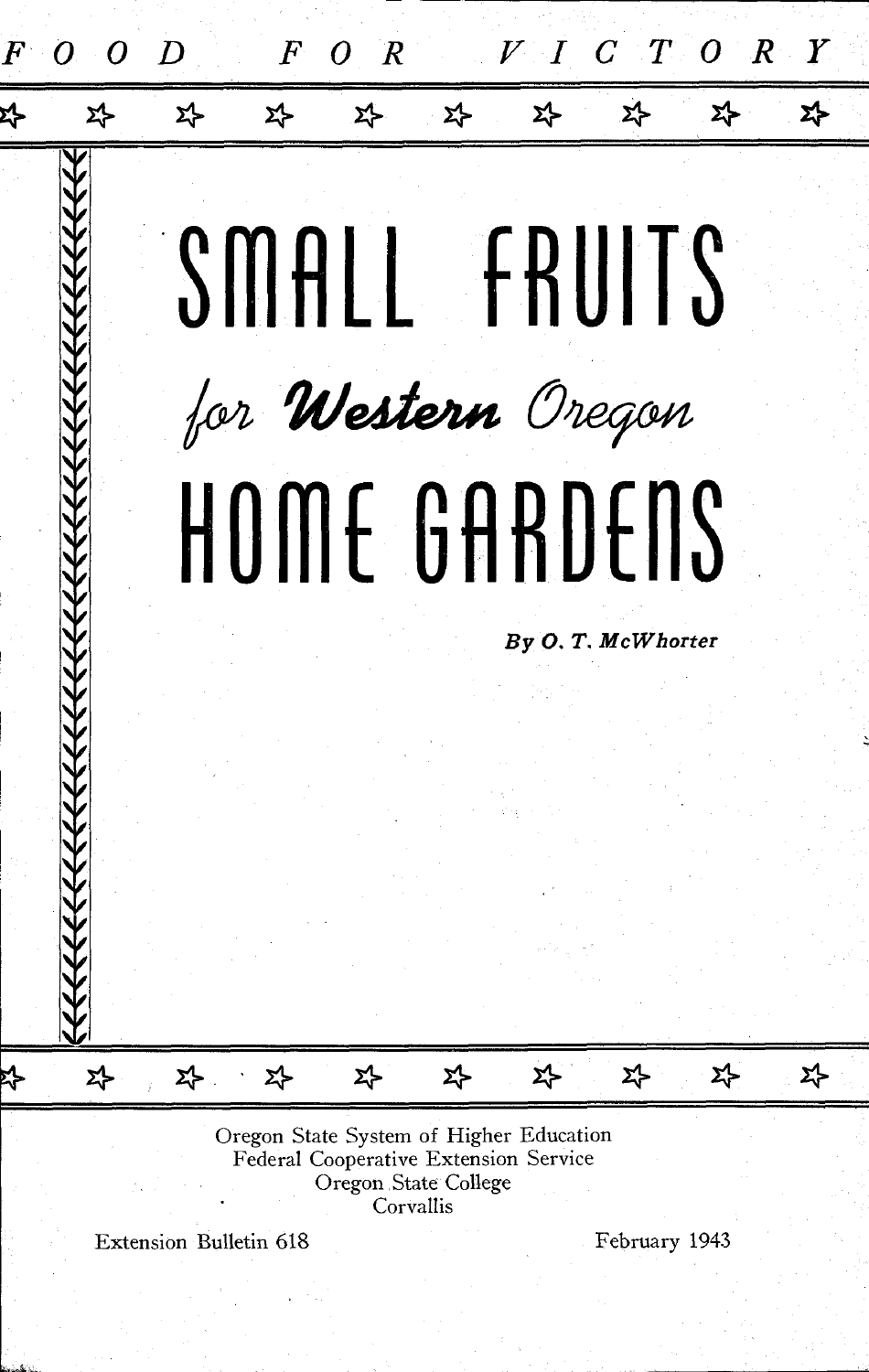# SMALL FRUIT VARIETIES FOR WESTERN OREGON

# **Strawberries**

1

Marshall (Oregon) for a main crop Narcissa for an early crop Corvallis for a late berry Redheart, medium late Mastodon, a dependable everbearer Gem, another good everbearer Rockhill (Wayzata), best quality fruit, but not adaptable to all locations

.4\*

# Red Raspberries

Cuthbert, a leader for quality Newburgh, hardy and prolific Taylor, a new hardy sort

#### Black Raspberries

Plum Farmer Munger Cumberland

Trailing Berries

Boysenberry Youngberry Loganberry Cascade Pacific

## Gooseberries

Oregon Champion Downing Houghton

## Currants

Perfection Cherry Fay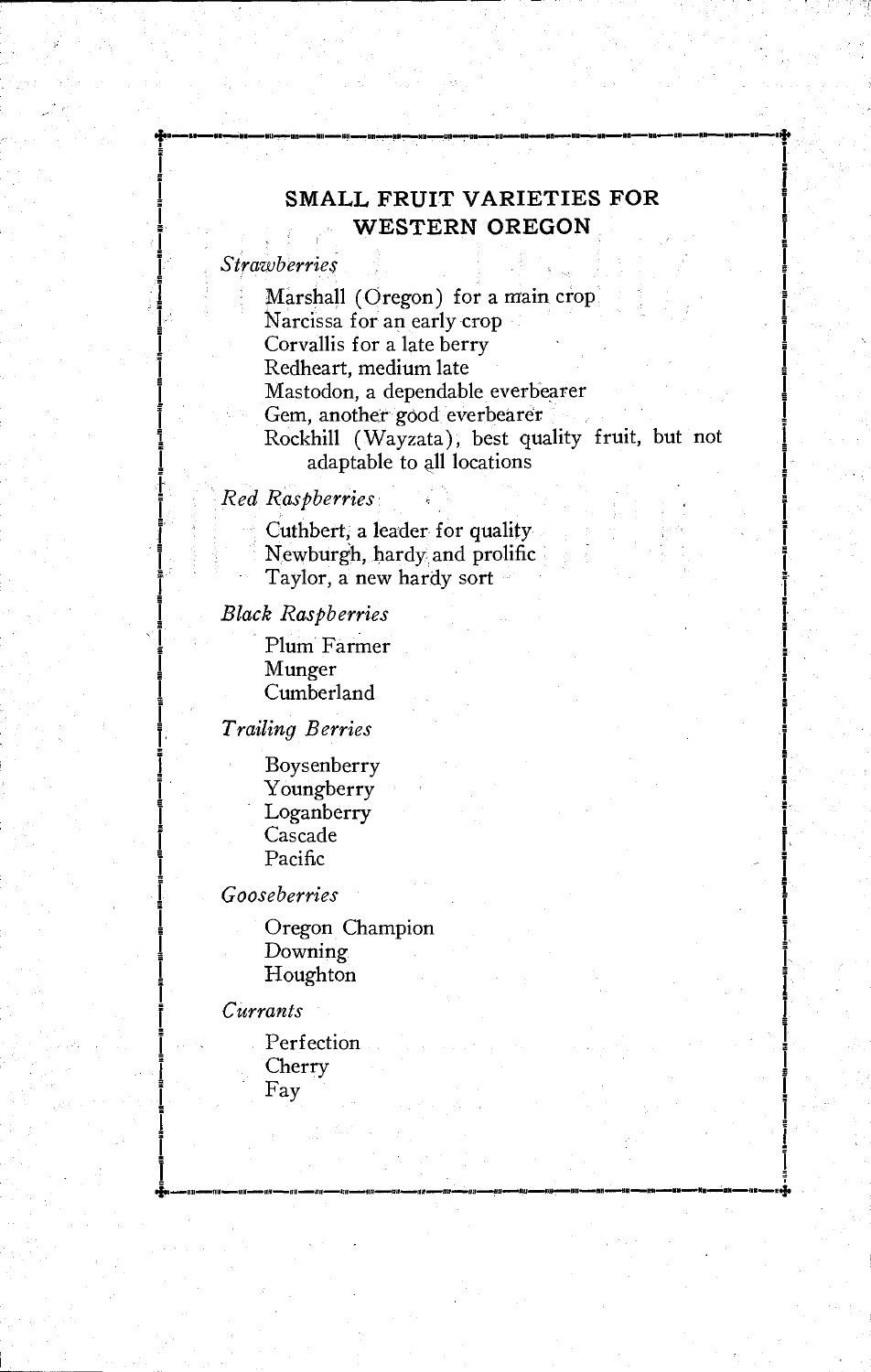# Small Fruits for Western Oregon Home Gardens

#### By

# 0. T. MCWHORTER\*

## Extension Horticulturist

HOME garden small fruit plantings are more important than ever because of wartime changes in production, consumption, and distribution of food crops. It may become more and more difficult and costly to obtain small fruits for home use during the war. Small fruit plantings should be a part of home gardens where there is space for them and time for their care.

Cane fruits have an important place in the home garden where there is space for them. The cane fruits bear lightly the second year after planting, and come into full bearing the third and following years. Soil requirements are the same as for other small fruits.

## SOILS FOR SMALL FRUITS

An easily worked, well-drained, fertile soil should be selected for small fruit plantings. Those soils suitable for successful home gardening will produce small fruits satisfactorily, provided they are free from standing water and are well drained during the late fall and winter months. It is a waste of time to plant small fruits on poorly drained or worn-out soils.

Prepare the soil as for garden crops. For best results with small fruits, avoid planting on land that has just been in sod. Sod is apt to have an accumulation of root-destroying insects.

Black raspberries, and often red raspberries, should not follow such crops as potatoes, tomatoes, or eggplant. Wilt diseases common to all these crops sometimes hold over in the soil to attack the roots of raspberry plants.

Add organic matter to the soil before planting small fruits. Eight to ten tons or loads of barnyard manure per acre may be worked into the soil, or cover crops may be grown and plowed under just before planting time. Planting stock should be well rooted and so handled as to prevent drying or deterioration after the plants are dug and before they are set in the field. Weak plants should be discarded.

<sup>\*</sup> Acknowledgment is made to George F. Waldo, associate pomologist, United States Department of Agriculture, cooperating with the Oregon Agricultural Experiment Station, for his assistance in preparing this circular.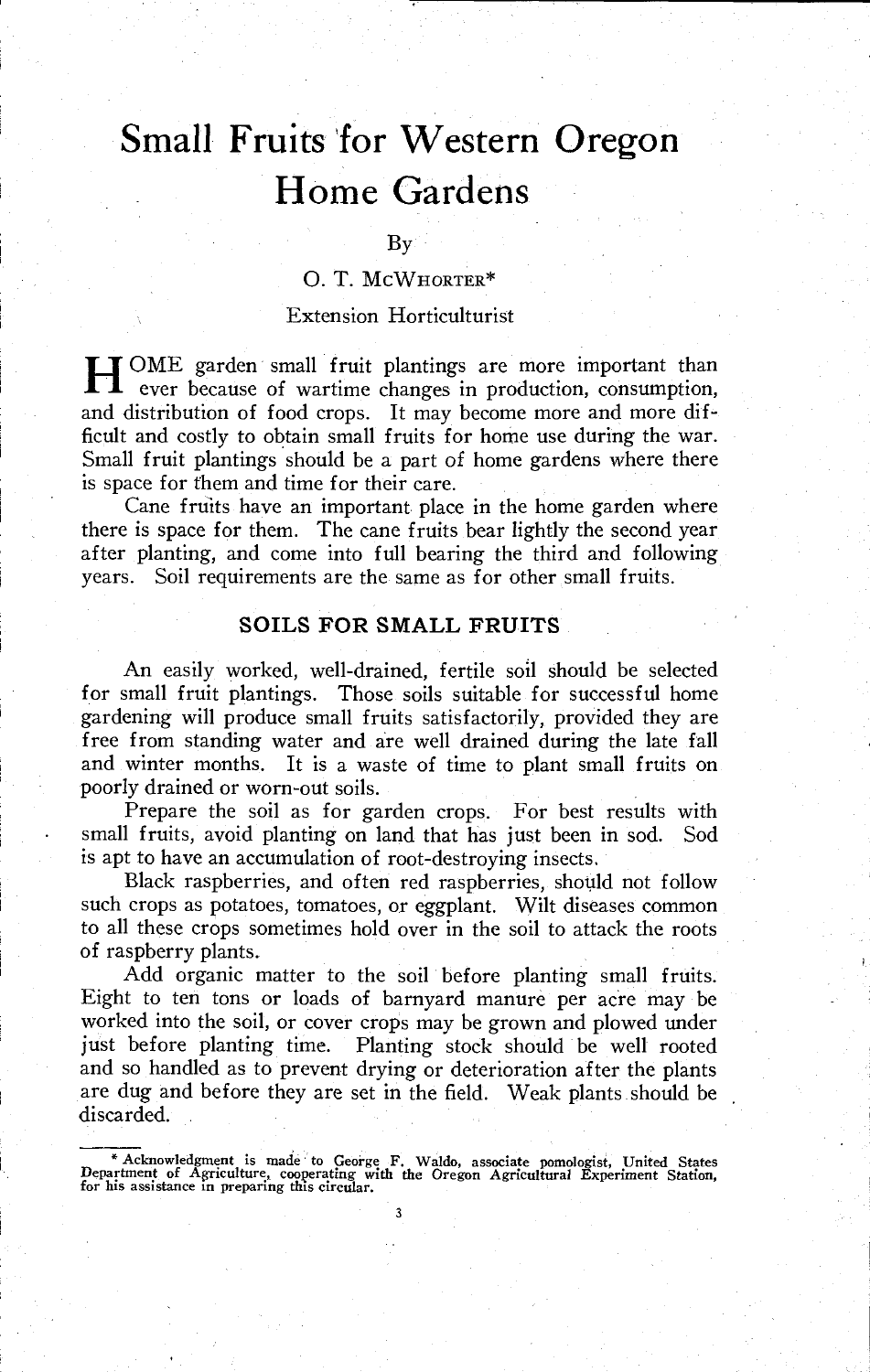4

기로노

### STRAWBERRIES

Spring bearing strawberries. The Marshall variety is a leading dessert strawberry. It yields well and has an excellent flavor. The Marshall is suitable for the main crop berry in the home garden. The Narcissa is an early bearing variety of good quality and is just ahead of the Marshall in production. The Corvallis, a late bearer, is a canning variety that can be used as a dessert berry. The Redheart has been quite popular along the southwest coast of Oregon.

Vigorous strawberry plants of the spring bearing varieties should yield 1 pound of fruit per plant per season. The yield will be less when the plants and soils are poor. Under average conditions, a planting of strawberries should yield for 2 to 4 years.

Everbearing strawberries. For many home gardens, the everbearing strawberry is a favorite, because it bears in late summer and early fall. Irrigation is necessary for favorable crops from everbearing strawberries, since the berries are produced during the dry late summer and fall period.

The Mastodon and Gem varieties of everbearers are reliable for most locations. The Rockhill everbearer has the best fruit quality of these three varieties, but it is not as well adapted to all locations and conditions. A fertile soil is needed for the Rockhill variety.

Everbearing strawberries should be reset annually. Planting is usually done in late winter or early spring. Planting stock of everbearing strawberries is obtained by crown division of mother plants or from runner plants. Runner plants should be used if available. The Rockhill produces very few runners ; hence new plants are obtained mostly by crown division. For the best crops of berries in August and September, keep the blossoms removed from everbearing strawberries until late June. Stronger plants are formed when these early blossoms are removed.

Strawberry planting stock should be obtained from sources free from such destructive virus diseases as "yellows" and "crinkle ;" and from the root disease known as "red stele" or "brown core."

Planting. Strawberries are usually set 24 inches apart in rows  $42$  inches apart. Hills may be closer together, and rows may be 3 feet apart where hand tools are used in cultivation. It is best not to crowd the plants.

Strawberry plants are set out in late winter or early spring after soils have dried sufficiently so that they do not puddle or bake when worked. Strawberry plants can be set in the fall. An advantage of fall planting is that the plants will bear fruit earlier. Successive freezing and thawing during the winter is very often destructive to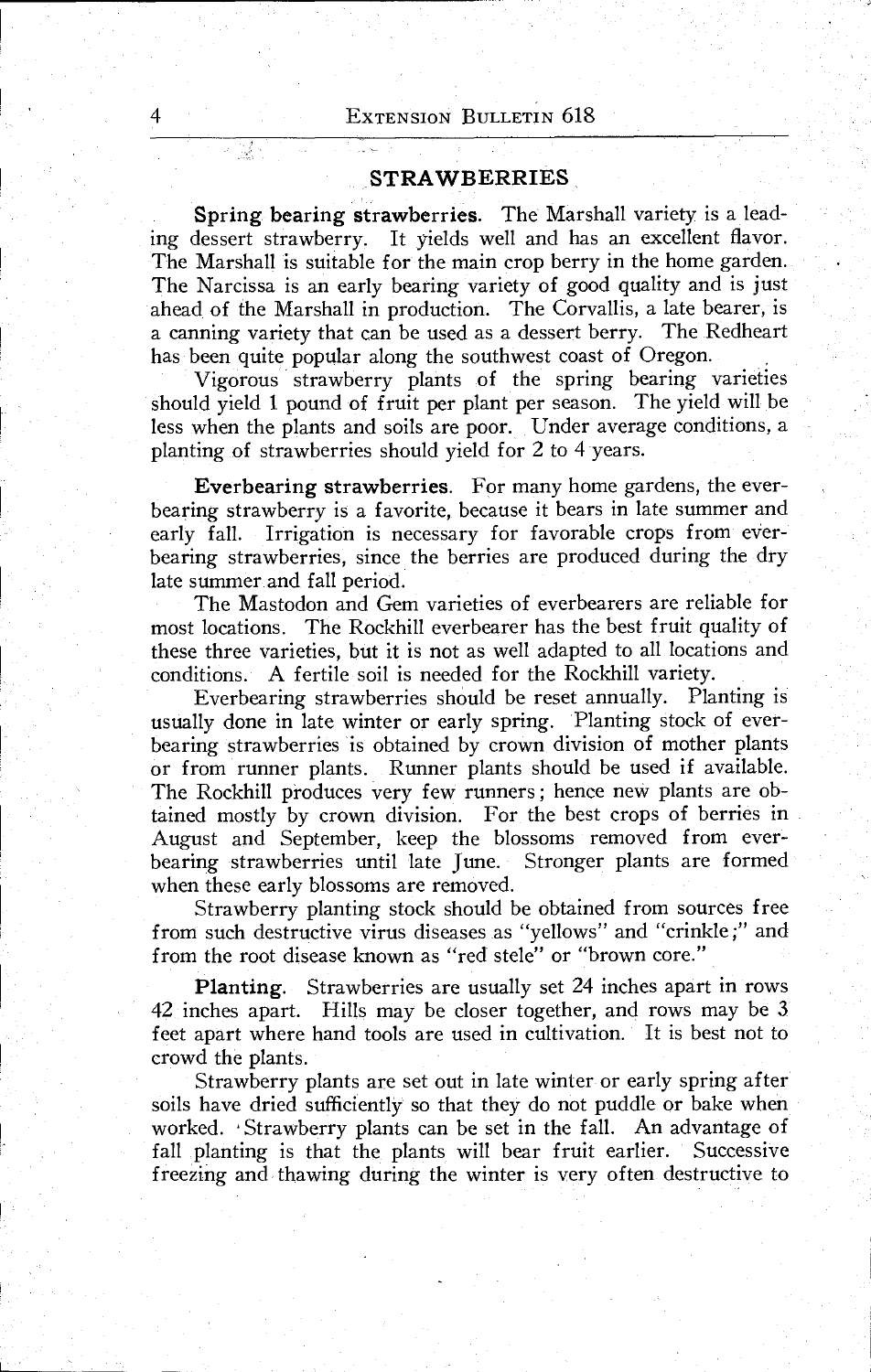fall-planted strawberries unless they have grown enough to establish root systems in their new location.

Setting plants. Strawberry plants should be set with the crowns even with the ground line. When the crown is set high or above the ground, the plants dry out and often die. When set too low or with the crown covered, the plant often rots. The strawberry roots should be spread out in the soil in an opening large enough to take the roots without folding or doubling. Press the soil firmly about the roots. Cultivation throughout the lifetime of the planting should be shallow to avoid disturbing the roots, and often enough to keep out competing weeds.

There are insects of strawberries to combat such as spittle bug, root weevils, and crown borers. Directions for fighting these pests may be obtained from the Oregon State College Extension Service, Corvallis, Oregon, or from county agents.

# RASPBERRIES

Red raspberries. The Cuthbert red raspberry is the popular variety because of the high quality fruit it produces. Other varieties often yield more abundantly and have proved hardier, but the fruit from them lacks the flavor the Cuthbert variety possesses. The Newburgh red raspberry has been found hardy and very productive at the John Jacob Astor Experiment Station in Clatsop County, Oregon; the Cuthbert was practically a failure in their trials. The Newburgh variety therefore is to be recommended for the coast areas. The Newburgh produces attractive fruit of fair quality. The Taylor red raspberry is another variety worthy of trial. Plant raspberries in rows 6 to 8 feet apart with hills  $2\frac{1}{2}$  to 4 feet apart. Hills 5 feet apart each way are satisfactory in a home garden.

Black raspberries. A black raspberry variety popular in Oregon is the Plum Farmer. The Munger is a high quality black raspberry, but it is subject to mildew. Cumberland is a third variety that may be chosen for home planting. Planting distances are the same as for the red raspberry.

Pruning and training. Renovate red raspberry plantings immediately after fruiting by cutting out and removing the old canes from the field. Neglected raspberry plantings become overcrowded and dwarfed, and fruit production and quality are lowered. Reduce the canes to 8 to 12 strong canes per hill. This will permit new canes to harden before winter sets in and will remove old diseased canes from the field. Prune red raspberries to  $4\frac{1}{2}$  to 5 feet in the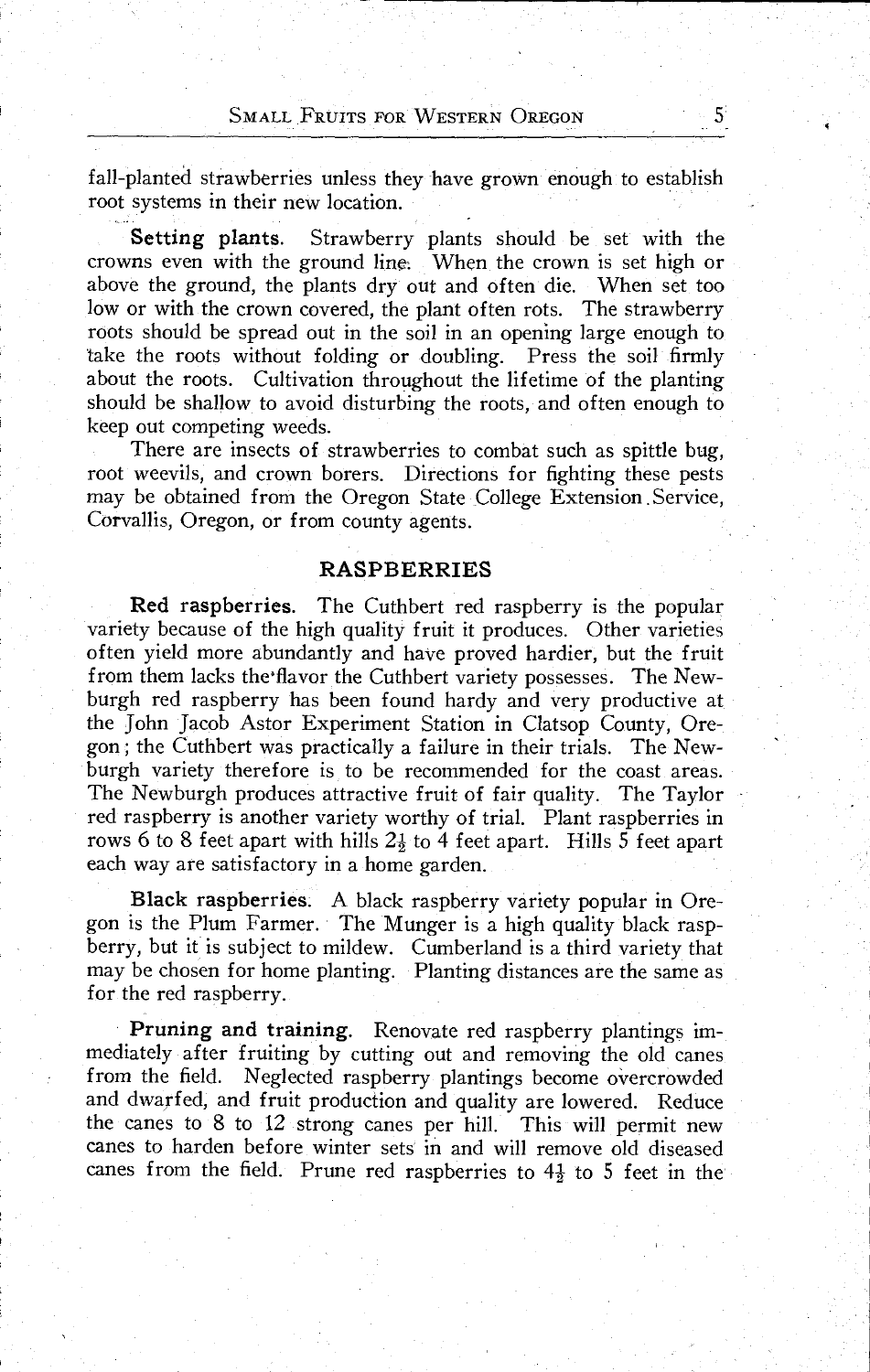spring or after severe winter weather has passed. This late pruning may avoid serious winter killing of topped canes.

Black raspberry plantings are thinned to 4 or 6 strong canes. Weak canes should be removed.

Black raspberry plants are pruned by cutting off 3 or 4 inches of the top when the new canes are 28 or 30 inches high. The growing new canes will then branch. At the end of the winter season of the approaching fruiting year, the side branches or laterals of the black raspberry are cut back to 5 to 7 buds. On very vigorous growths, 10 or 12 buds can be left.

Propagation of raspberries. Black and purple raspberries are propagated by tip layerage in the early fall. These tip layers are cut off about 6 inches above the ground just before digging, and the new plants are set only about 1 inch deeper than they grew as tip layers.

Red raspberry plants are obtained from sprouts or shoots that grow from roots as suckers. The young tender suckers growing from the red raspberry are often removed from the main plantings in the spring when they have reached a height of 8 to 10 inches. These may be set in a nursery row to grow for one season ; water, if possible, to get best growth results. Sometimes these young shoots are set directly in the permanent planting, but they must be handled carefully because they are very immature and tender. Drying winds at the time these tender plants are transplanted usually cause failure. The usual method of obtaining red raspberry planting stock is to dig the 1-year-old suckers from the parent plants in late winter or early spring. Cut back the plants to 6 inches or less and set them slightly deeper than they grew in the main planting.

Raspberry plants are sometimes set in the early fall. When severe winter weather occurs before the roots of these fall-planted plants establish themselves in their new location, the plants may fail to survive. Early spring planting is the usual practice of growers.

#### TRAILING BERRIES

Boysenberry is today the standard all purpose variety of the trailing types for home gardens. It has large size, fine quality with medium acidity, heavy yield, and is quite hardy.

Youngberry is similar to Boysenberry but has less acid, generally less yield, and is sometimes less hardy.

Loganberry has long been the standard commercial variety in Oregon. It is quite acid and has a very fine characteristic flavor. Its

6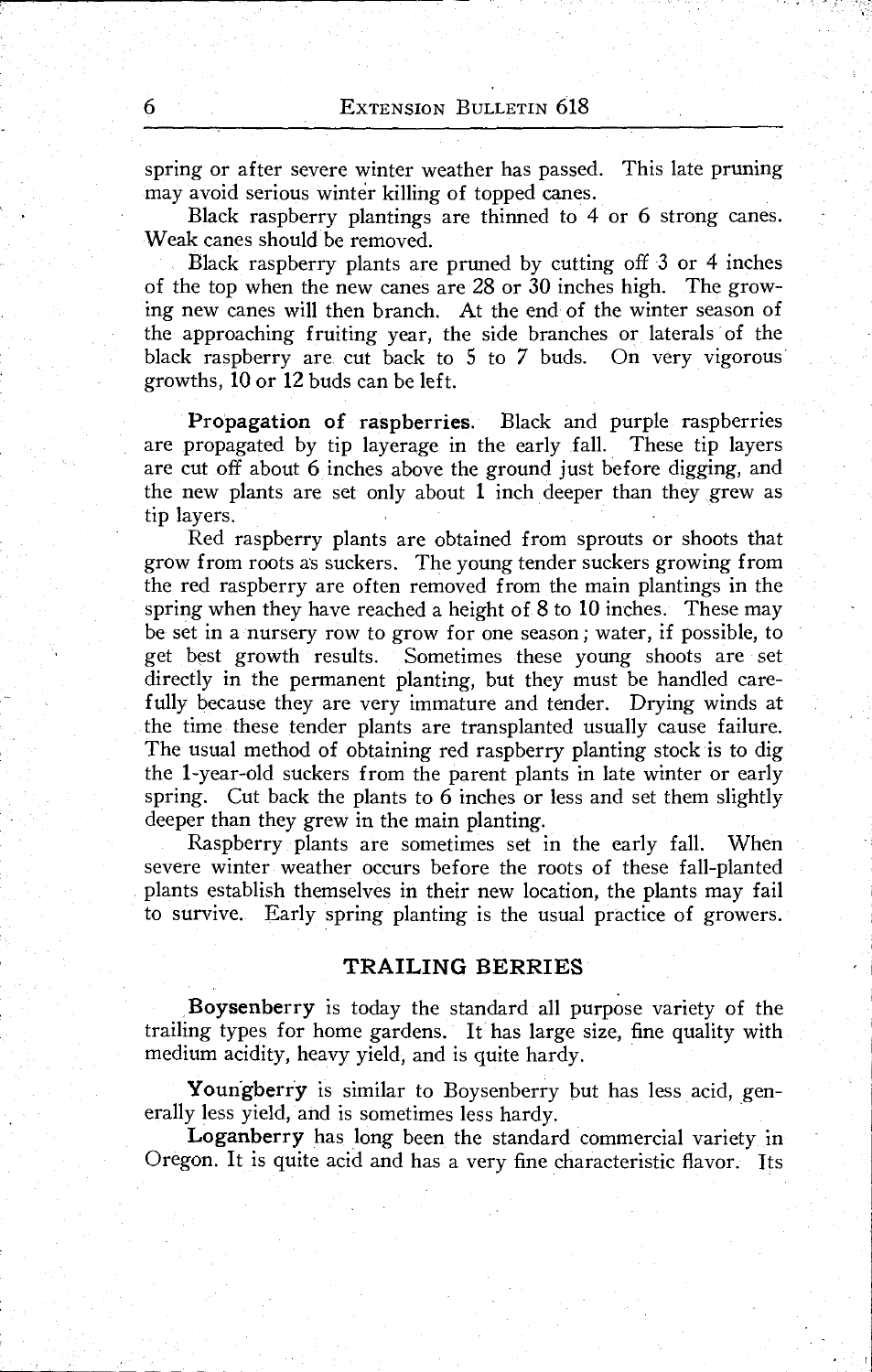yield is heavy and it is usually hardy under western Oregon conditions.

Cascade and Pacific are two varieties of trailing berries recently introduced in Oregon that show promise for home gardens. They have a characteristic flavor similar to the so-called Oregon wild blackberry.

All trailing berries are propagated by tip layerage. The tips of canes are covered with soil in the early fall. The rooted tips are cut off within 4 to 6 inches of the ground in the spring when they are dug for transplanting.

Training and pruning. Home gardens with only a few hills of trailing berries may have stakes 5 to 6 feet high with a 3-foot crossarm at the top to hold the vines, set in rows 5 feet apart each way. The canes are tied to the stakes and then divided at the top and tied to each arm of the crossarm to form a "T" head. Excessive overhanging growth may be cut off.

For wire trellising of trailing berries get a copy of Extension Circular 356.

Starting in the spring, the new growth is divided in half and trained each way from the crown along the row. Short stakes or wires are driven into the ground to hold the new vines in place. The new canes must be carefully protected from damage during cultivation and picking operations for maximum production the following year.

After harvest, usually in August, the old canes are cut off close to the ground and removed from the planting. Some growers report that they get better crops from training the new canes in late August or early September before they harden. Other growers train in the spring and take their loss due to cane breakage and interference with canes after they have hardened.

Caution. Mild winters are favorable to fall training. When severe winter weather prevails, however, with continued freezing and thawing, winter injury can occur to fall-trained canes. When the winter is extremely wet, on the other hand, many buds are often killed when canes are left on the ground for spring training.

The leaf spot disease, which affects foliage, canes, and fruit of Boysenberry, Youngberry, and Loganberry must be controlled on plantings along the coast. Directions for the control of leaf and cane spot of cane fruits is given in Oregon Agricultural Experiment Station Circular of Information 246.